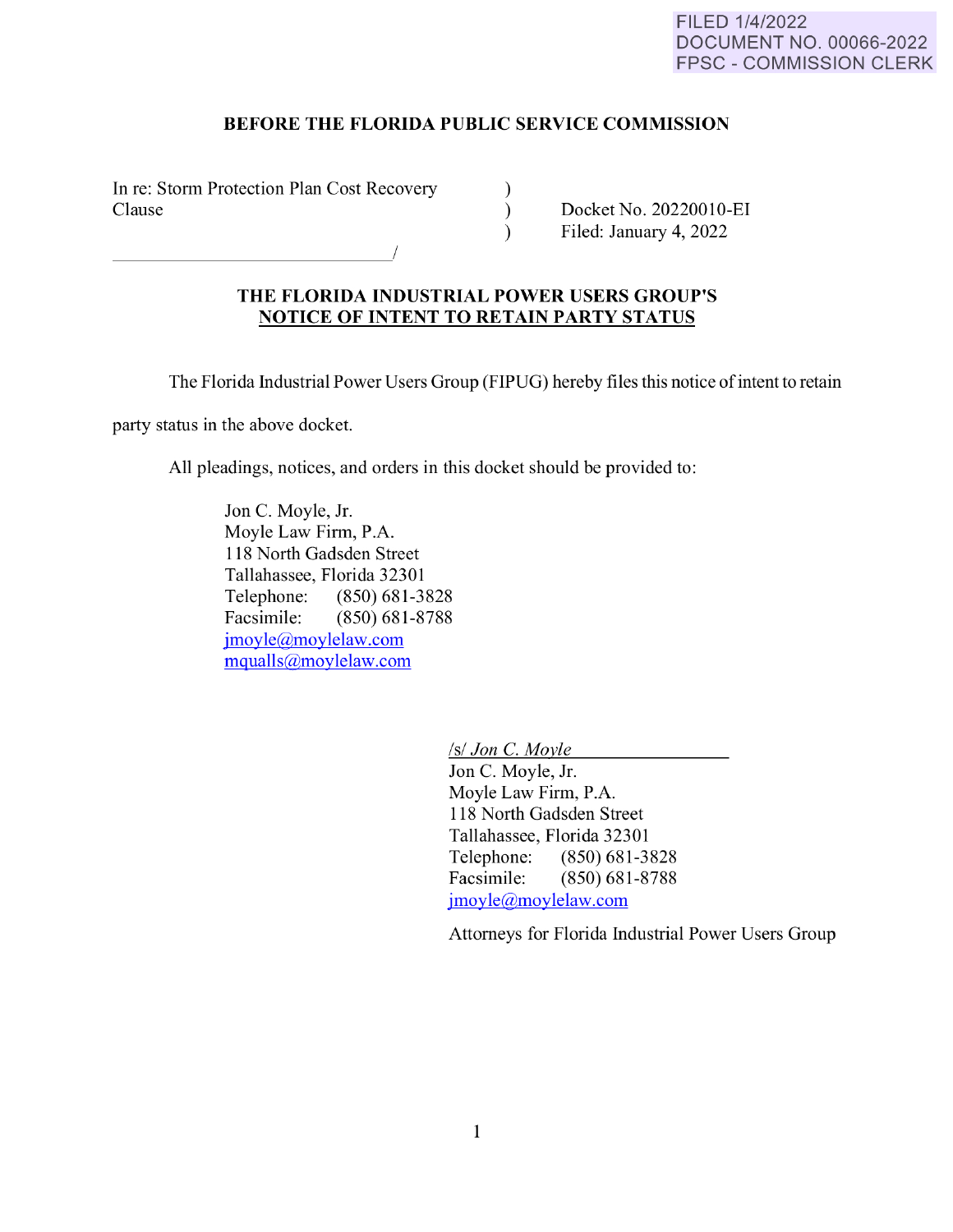## **CERTIFICATE OF SERVICE**

I **HEREBY CERTIFY** that a true and correct copy of the foregoing has been furnished by electronic mail this 4th day of January 2022 to the following:

Keith Hetrick Jennifer Crawford Margo DuVal Shaw Stiller Stefanie-Jo Osborn Office of General Counsel Florida Public Service Commission 2540 Shumard Oak Blvd. Tallahassee, FL 32399-0850 [khetrick@psc.state.fl.us](mailto:khetrick@psc.state.fl.us)  [SOsborn@psc.state.fl.us](mailto:SOsborn@psc.state.fl.us) [SStiller@psc.stat.fl.us](mailto:SStiller@psc.stat.fl.us) [mduval@psc.state.fl.us](mailto:mduval@psc.state.fl.us) [jcrawford@psc.state.fl.us](mailto:jcrawford@psc.state.fl.us)

Richard Gentry Patricia A. Christensen Office of Public Counsel 111 West Madison Street – Room 812 Tallahassee, FL 32399-1400 [gentry.richard@leg.state.fl.us](mailto:gentry.richard@leg.state.fl.us) [Christensen.patty@leg.state.fl.us](mailto:Christensen.patty@leg.state.fl.us)

J. Jeffry Wahlen Malcolm Means Ausley & McMullen Post Office Box 391 Tallahassee, Florida 32302 [jwahlen@ausley.com](mailto:jwahlen@ausley.com) mmeans@ausley.com

Dianne M. Triplett Duke Energy 299 First Avenue North St. Petersburg FL 33701 Dianne.triplett@duke-energy.com Matthew R. Bernier Duke Energy 106 E. College Avenue, Suite 800 Tallahassee FL 32301 [matthew.bernier@duke-energy.com](mailto:matthew.bernier@duke-energy.com)

James W. Brew Laura Wynn Baker Stone Mattheis Xenopoulos & Brew 1025 Thomas Jefferson Street, NW Eighth Floor, West Tower Washington, D.C. 20007 jbrew@smxblaw.com laura.baker@smxblaw.com

Kenneth A. Hoffman Florida Power & Light Company 134 W. Jefferson Street Tallahassee FL 32301-1713 ken.hoffman@fpl.com

Jason A. Higginbotham Christopher T. Wright Florida Power & Light Company 700 Universe Boulevard (JB/LAW) Juno Beach FL 33408-0420 jason.higginbotham@fpl.com christopher.wright@fpl.com

Mr. Mike Cassel Florida Public Utilities Company 208 Wildlight Ave. Yulee FL 32097 [mcassel@fpuc.com](mailto:mcassel@fpuc.com)

Stephanie U. Eaton Spilman Law Firm 110 Oakwood Drive, Suite 500 Winston-Salem NC 27103 [seaton@spilmanlaw.com](mailto:seaton@spilmanlaw.com)